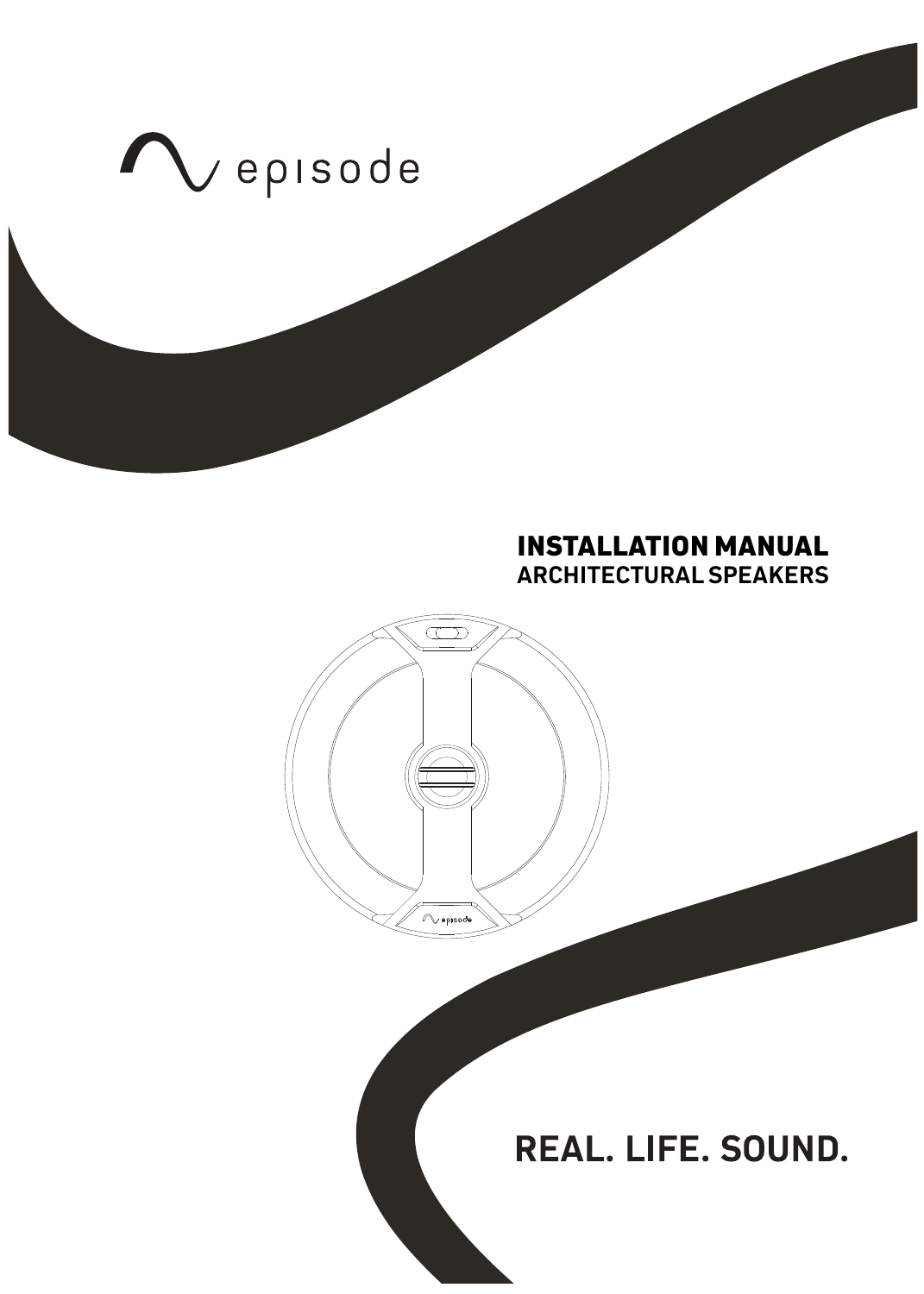

# **INTRODUCTION**

Thank you for purchasing Episode® speakers. Complete the Setup, Connect, Secure, and Fine Tune sections in this manual to ensure proper installation. Visit our website for design recommendations and speaker calculators.

# **SETUP**

#### **New Construction Install**

Episode speaker installations can be simplified by using Episode pre-construction brackets (sold separately). Install them prior to druwall to allow for precise placement of the speaker.

Secure the wiring within reach of the bracket for easy access.

#### **Existing Construction Install**

Make a cutout for the speaker using the supplied template. Allow space for the bezel if installing near adjacent objects, or cut the hole in two steps as shown below.



**1.** Cut the drywall at a 45° angle so that if the speaker is too close to an obstruction, you can easily 'plug' the hole.

**2.** If there are no obstructions, cut the druwall again, this time at a 90° angle.



**3.** Insert the speaker into the cutout.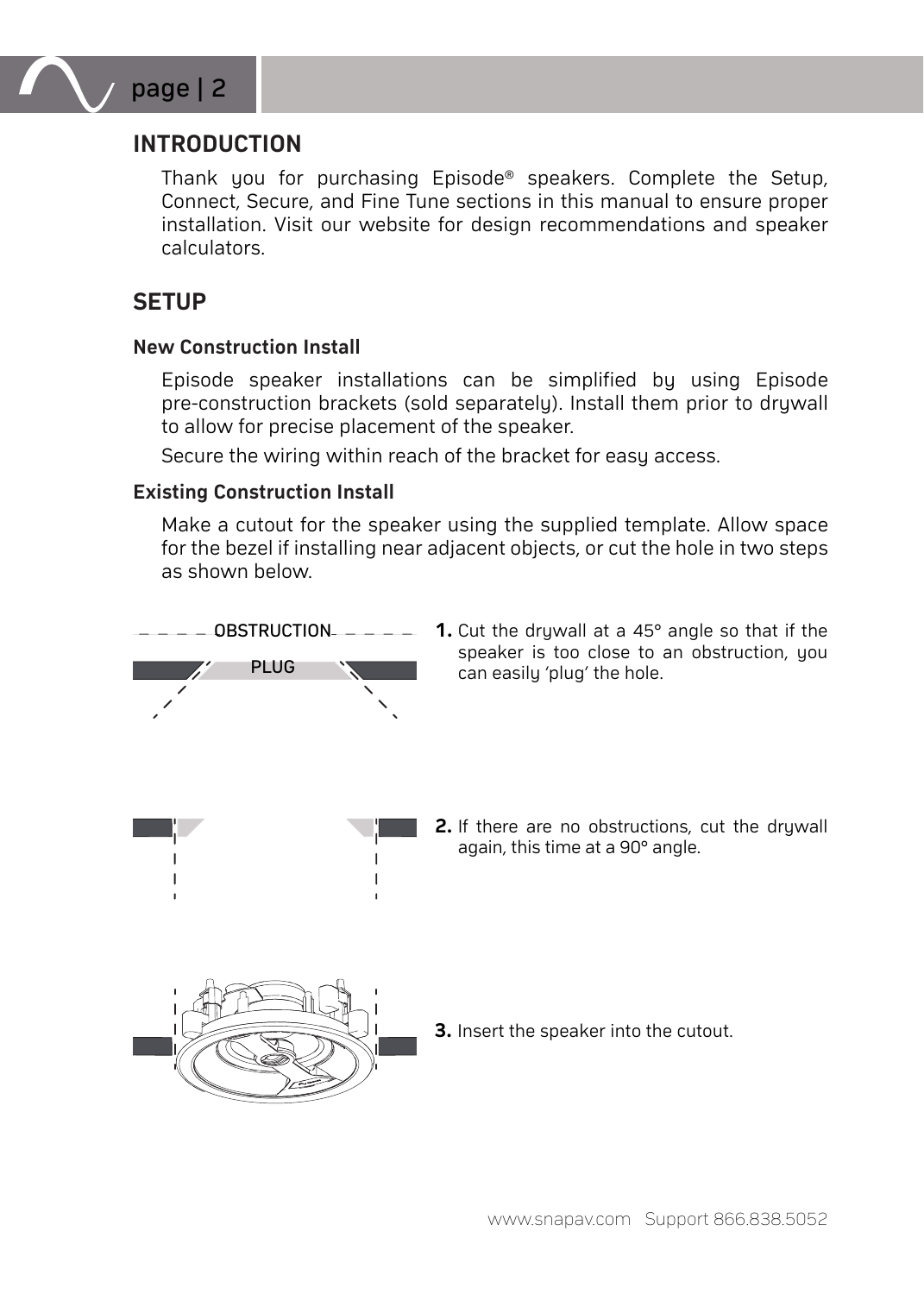### **Cutout Dimensions**

Refer to the chart below to verify the correct dimensions prior to cutting drywall.

| Model        | <b>Cutout Dimension</b> | <b>Mounting Depth</b> |  |  |
|--------------|-------------------------|-----------------------|--|--|
|              | $\sim$                  |                       |  |  |
| IC-6/IC-SURR | 8.3"                    | 4.1"                  |  |  |
| POINT-6      | 9.7"                    | 5.3"                  |  |  |
| IC-8/IC-DVC  | 9.7"                    | 4.1"                  |  |  |
| ICS-TS-6     | 8.3''                   | 2.35''                |  |  |

| Model        | <b>Cutout Dimension</b> | <b>Mounting Depth</b> |  |  |
|--------------|-------------------------|-----------------------|--|--|
|              | رئن<br>$\sim$           |                       |  |  |
| IW-6/IW-SURR | $11.7" \times 7.6"$     | 3.6"                  |  |  |
| $IW-8$       | 13.7" x 9.0"            | 3.6"                  |  |  |
| <b>LCR</b>   | 14.4" x 7.6"            | 3.6"                  |  |  |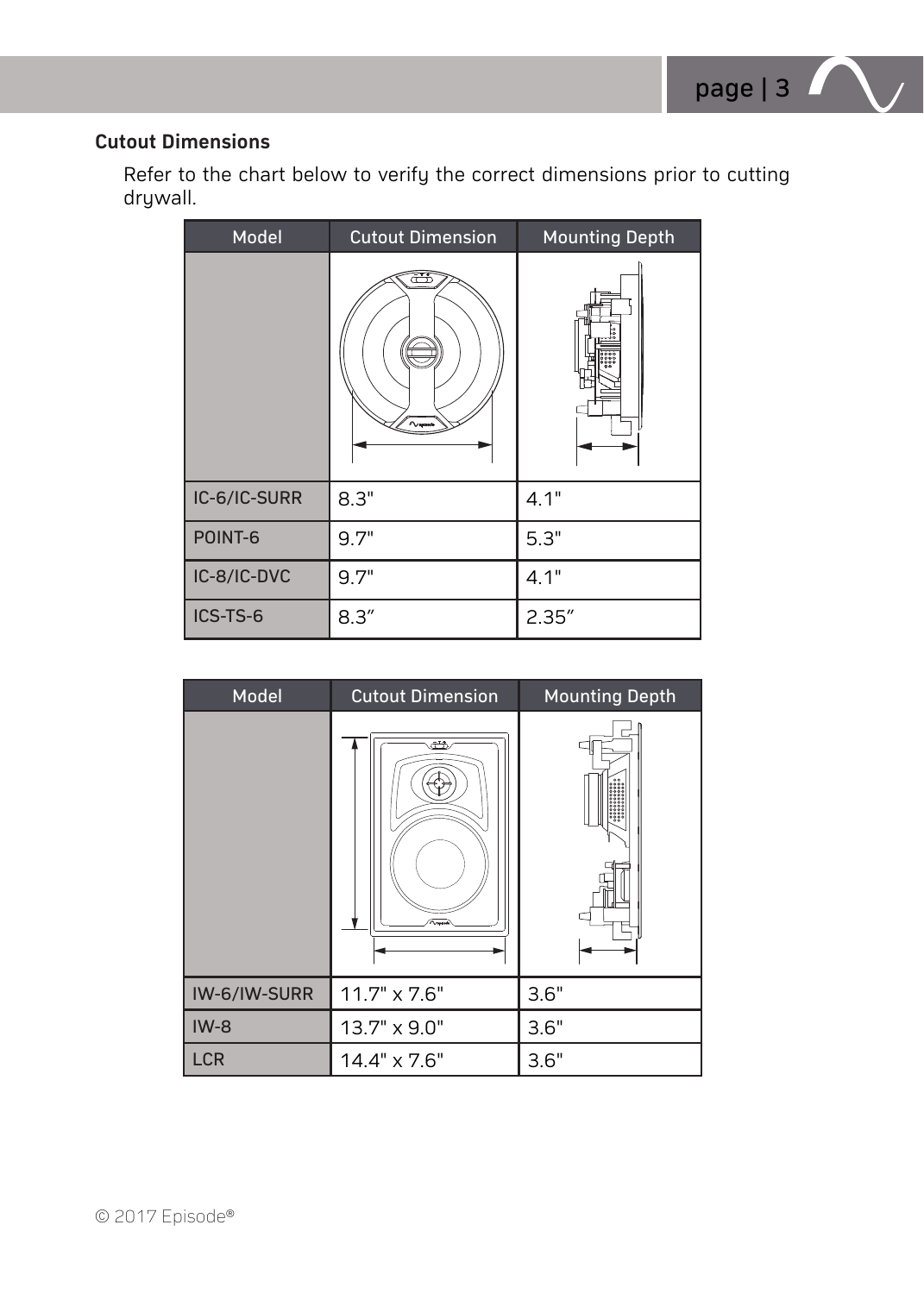

# **CONNECT**

Strip the insulation on each conductor approximately ¼" and insert into the speaker terminals. Ensure no strands of wire protrude from the connectors.

Observe proper polarity for each speaker to the amplifier (**+** to **+** and **–** to **–** ). Refer to the dual voice coil speaker wiring configuration image below when wiring a dual voice coil speaker.



Visit SnapAV.com or contact customer support for help with impedance, system design ideas, or wiring recommendations.

# **SECURE**

Insert the speaker into the opening and tighten each of the three screws to clamp the speaker against the wall or ceiling.

Tighten until you feel resistance but do not over tighten. If using a drill, use a low-torque setting.

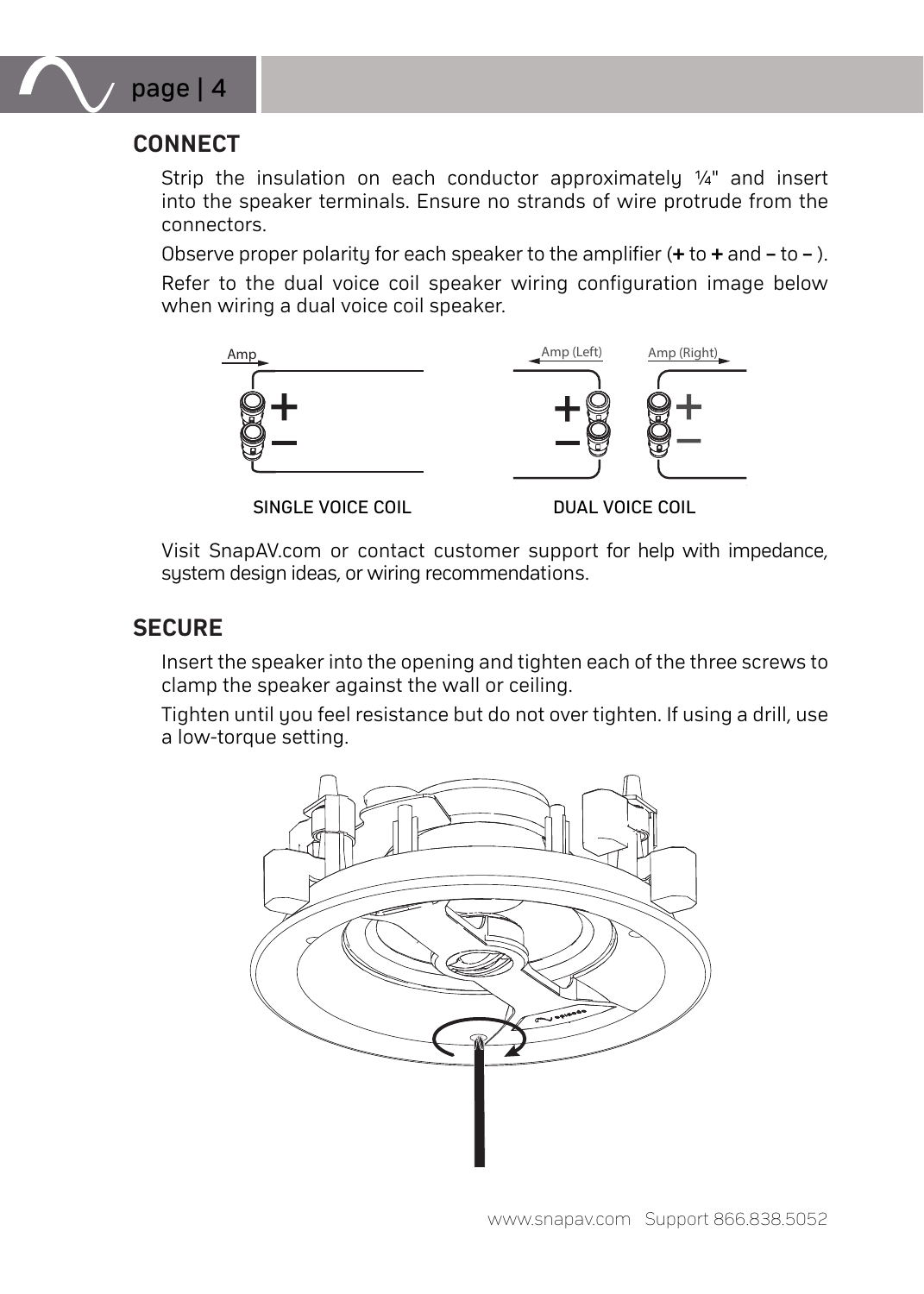

# **FINE TUNE**

### **Adjust the Sound**

Use the switch on the face of the speaker for sound adjustment. Switches can vary by model.

**Treble Switch:** Select **+** or **–**

$$
\overset{\circ}{\text{--}\,}^{\text{+}}
$$

**NOTE:** The default setting is +1.5dB.

In furnished rooms, it is recommended to set to **+** to increase response by +1.5dB.

In more open spaces, it is recommended to set to **–** to decrease response by -1.5dB.

| <b>Bipole/Dipole Switch</b>      | mi | BI |
|----------------------------------|----|----|
| (Surround Only): Select BI or DI |    |    |

In spacious rooms with a balanced speaker arrangement, it is recommended to set to **BI** for in-phase output, which produces more direct sound.

In rooms with varied arrangement, it is recommended to set to **DI** for out-of-phase output, which produces more reverberating sound.

**NOTE:** Preference subject to opinion.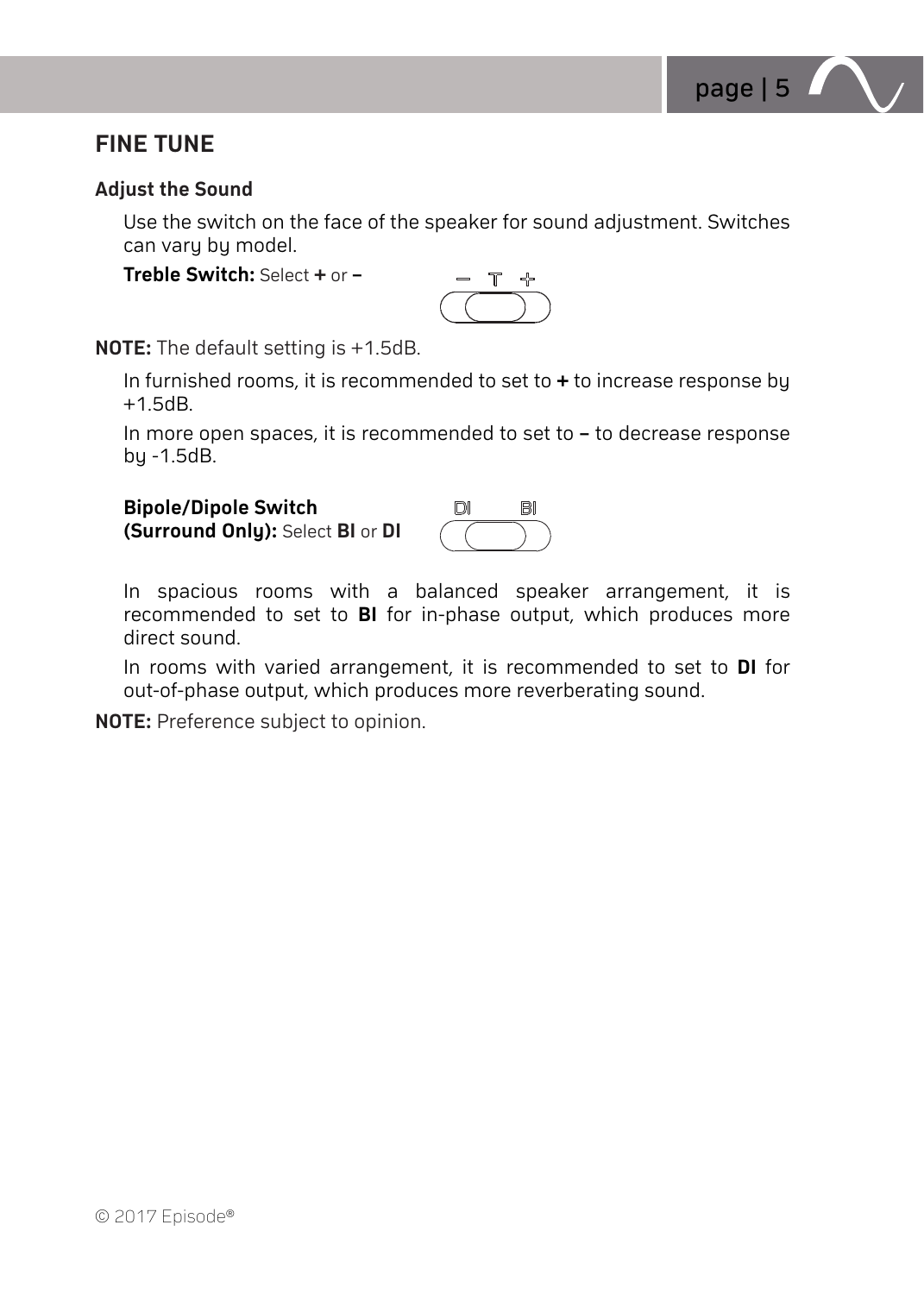

### **Pivoting Tweeter Assembly**

The pivoting tweeter assembly can be directed to focus the sound where desired.



Two common practices are to:

- point it directly at the listening area for a more directed sound source.
- reflect if off hard surfaces for a more diffused sound field.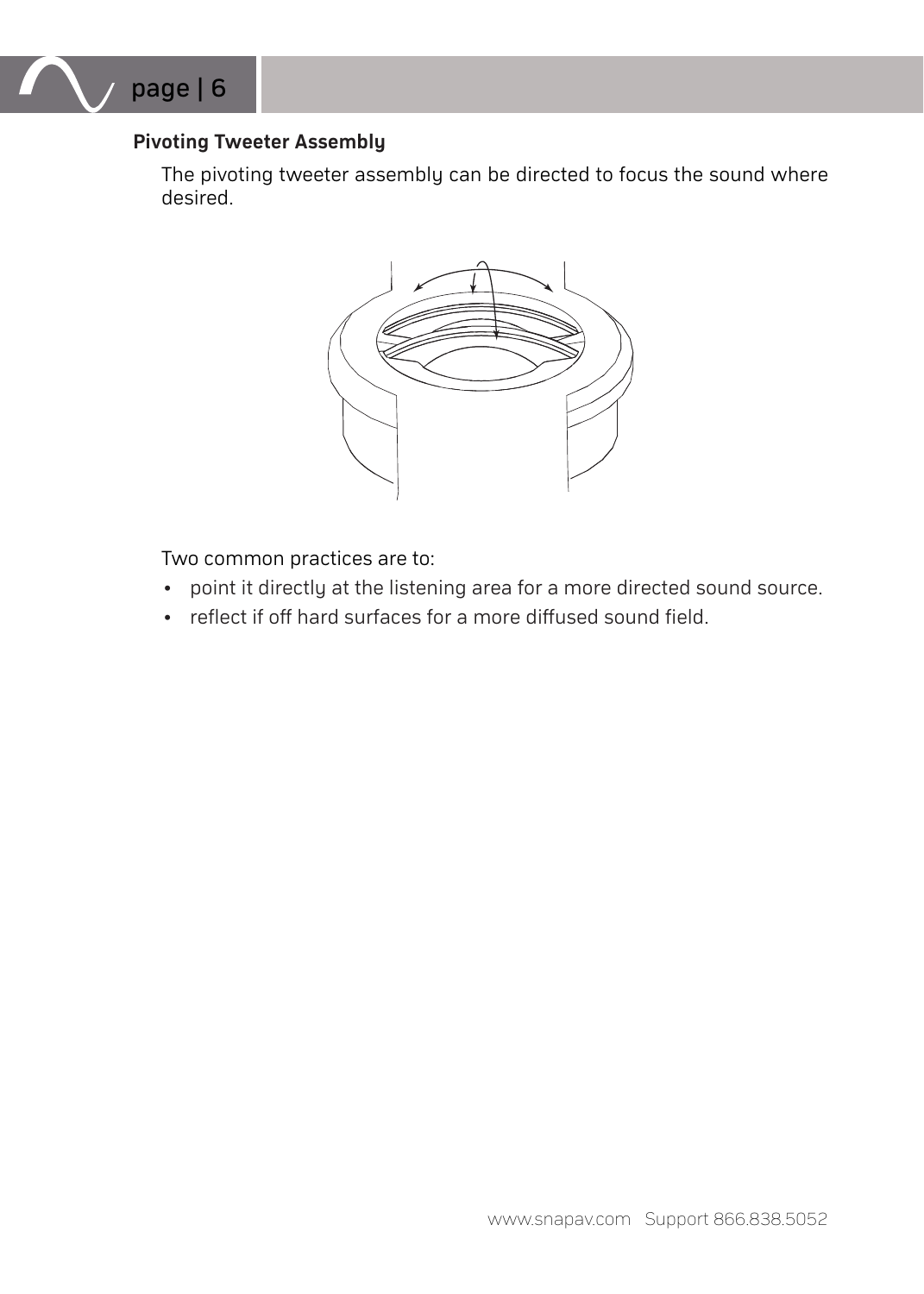

## **WARRANTY**

#### **Lifetime Warranty**

Episode® speakers have a Lifetime Warranty. This warranty includes parts and labor repairs on all components found to be defective in material or workmanship under normal conditions of use. This warranty shall not apply to products which have been abused, modified or disassembled. Products to be repaired under this warranty must be returned to SnapAV or a designated service center with prior notification and an assigned Return Authorization (RA) number.

## **CONTACTING TECHNICAL SUPPORT**

As a thank you for purchasing Episode® speakers, direct technical support services are available via phone or e-mail. We encourage you to use this resource for any questions or concerns about our products. Visit our website for more support documentation.

(866) 838-5052

techsupport@snapav.com

snapav.com